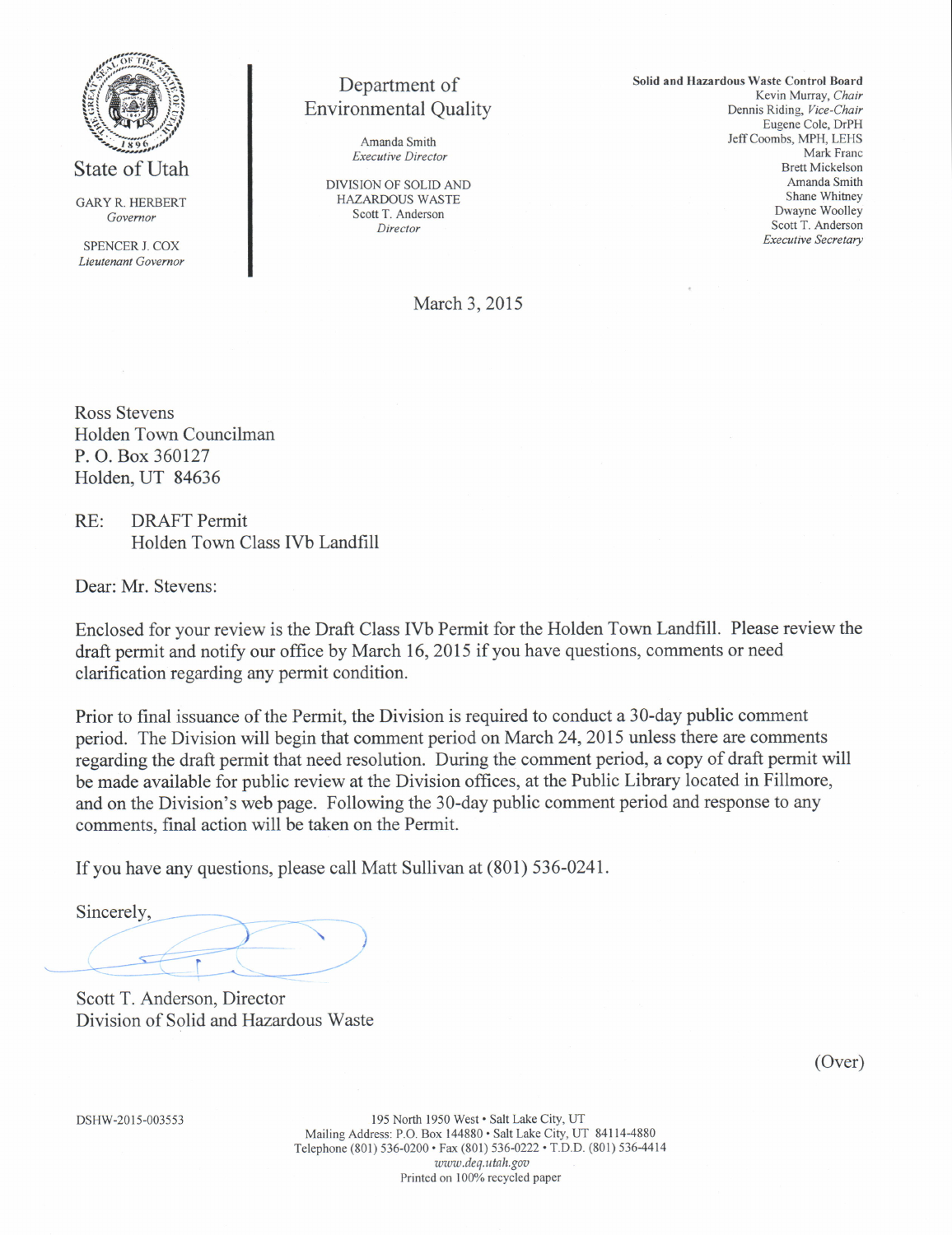#### STA/MBS/kl

- Enclosure: Holden Town Landfill Class tVb Solid Waste Permit (DSHW-2015-002962) Attachment 1, Land Map and Plat Description (DSHW-2015-002961)
- c: Bruce Costa, PhD., Health Officer, Central Utah Public Health Dept. Nathan Selin, Env. Health Director, Central Utah Public Health Dept John Chartier, P.E., DEQ District Engineer James W. Stephenson, Holden Town Mayor Tamara Dallin. Holden Town Clerk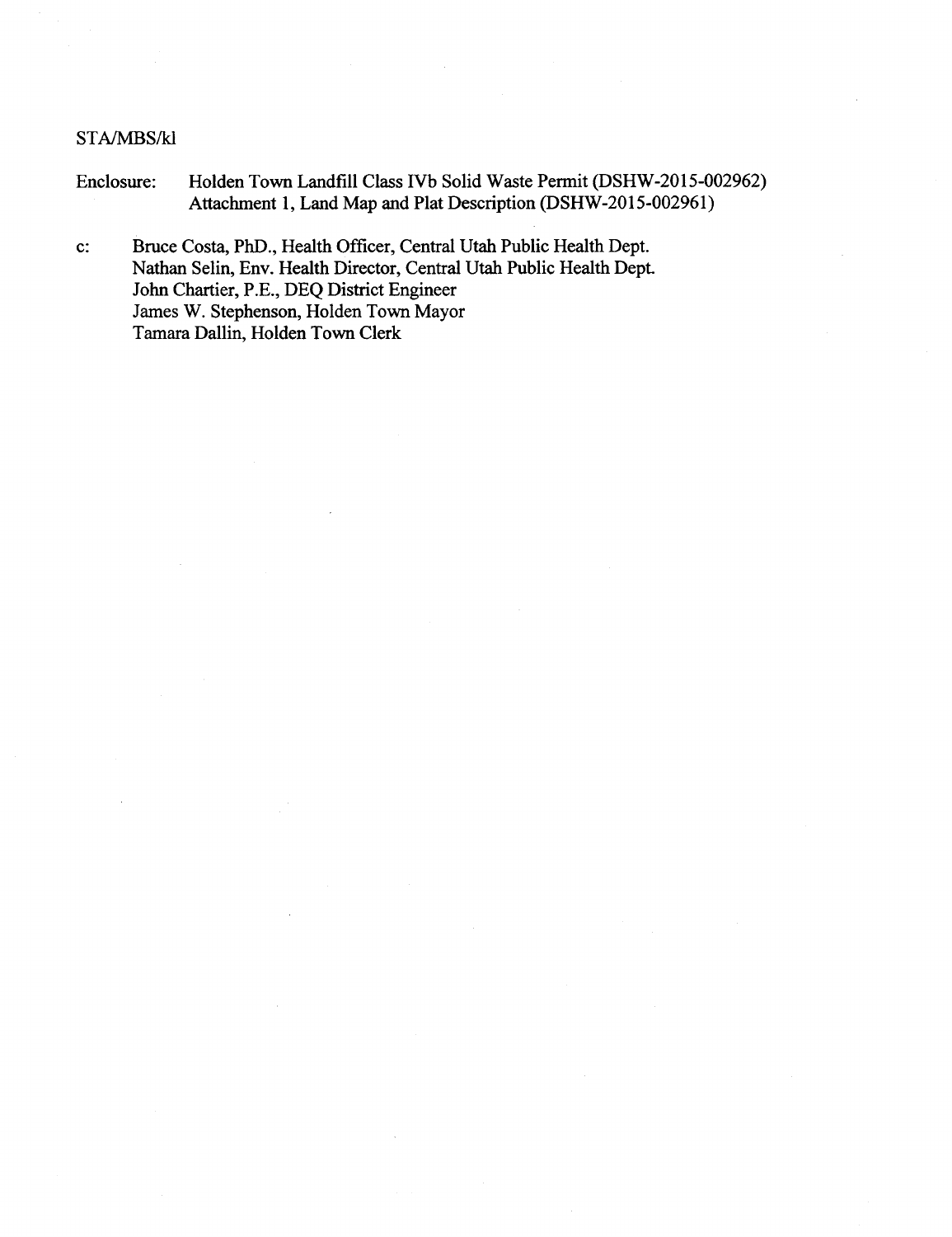### UTAH DIVISION OF SOLID AND HAZARDOUS WASTE CLASS IVb SOLID WASTE PERMIT

### Holden Town **CLASS IVb LANDFILL**

Pursuant to the provisions of the Utah Solid and Hazardous Waste Act, Title 19, Chapter 6, Part 1, Utah Code Annotated (Utah Code Ann.) (the Act) and the Utah Solid Waste Permitting and Management Rules, Utah Administrative Code R315-301 through 320 adopted thereunder, a Permit is issued to

Holden Town Corporation as owner and operator

to own and operate the Holden Town Landfill located in Section 35, Township 19 South, Range 4 West, Salt Lake Base and Meridian, Millard County, Utah as shown in the Permit Application that was determined complete on insert date signed and DSHW-2015-003553.

The Permittee is subject to the requirements of R3l5-301 through 320 of the Utah Administrative Code and the requirements set forth herein.

All references to R3l5-301 through 320 of the Utah Administrative Code are to regulations that are in effect on the date that this Permit becomes effective.

This Permit shall become effective \_\_\_\_\_\_\_\_\_\_\_\_\_\_\_\_\_\_\_\_\_\_\_\_\_\_\_\_\_\_\_.

This Permit shall expire at midnight \_\_\_\_\_\_\_\_\_\_\_\_\_\_\_\_\_\_\_\_\_\_\_\_\_\_\_\_\_.

Closure Cost Revision Date:

Signed this  $\frac{day \text{ of } (x,y) \cdot 2015}{(x, y) \cdot 2015}$ 

Scott T. Anderson, Director Division of Solid and Hazardous Waste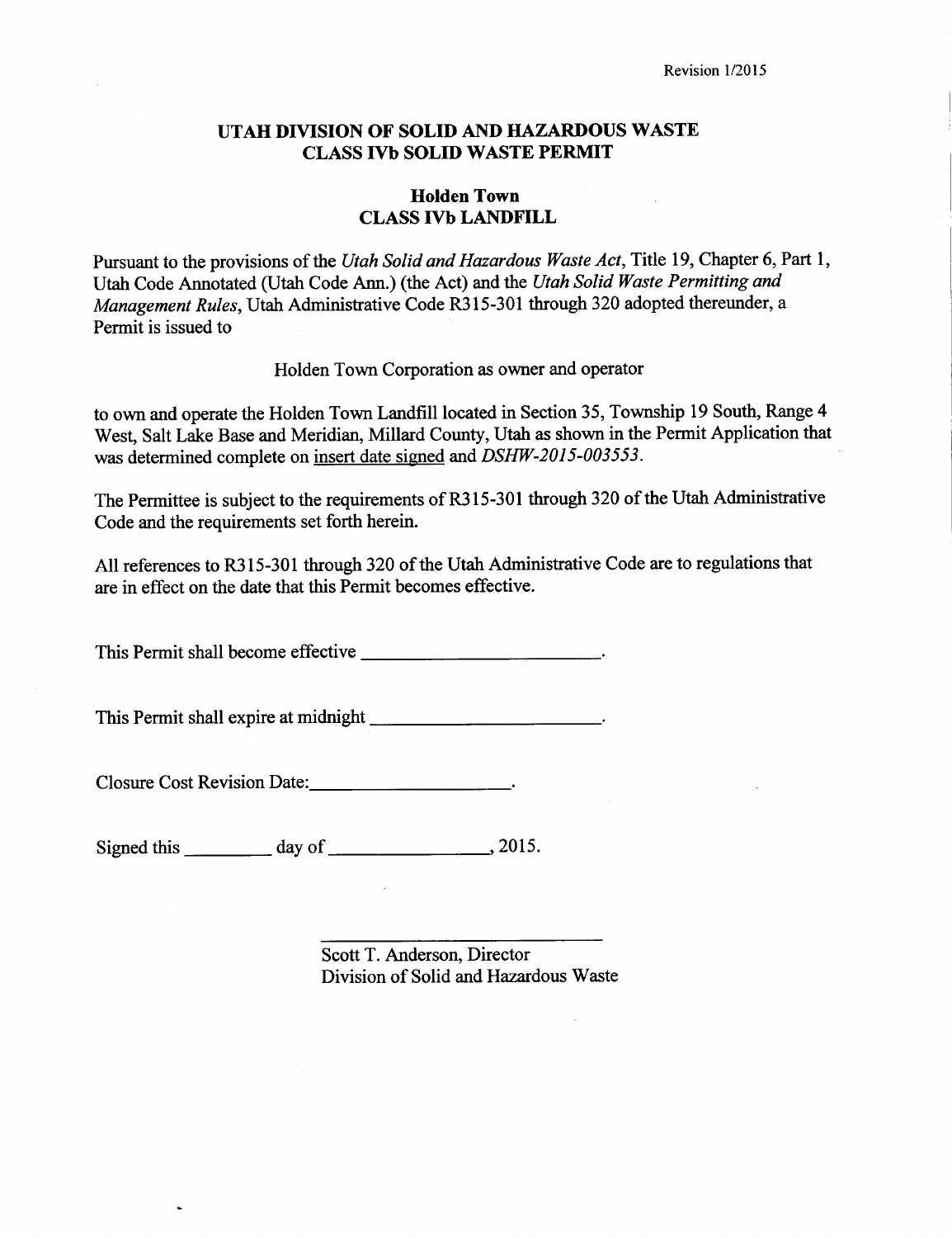## FACILITY OWNER/OPERATOR INFORMATION

| <b>LANDFILL NAME:</b>      | Holden Town Landfill                                                                                                      |
|----------------------------|---------------------------------------------------------------------------------------------------------------------------|
| <b>OWNER NAME:</b>         | Holden Town Corporation                                                                                                   |
| <b>OWNER ADDRESS:</b>      | P.O. Box 360127<br>Holden, Utah 84636                                                                                     |
| <b>OWNER PHONE NO.:</b>    | $(435)$ 795-2213                                                                                                          |
| <b>OPERATOR NAME:</b>      | same as above                                                                                                             |
| <b>OPERATOR ADDRESS:</b>   | same as above                                                                                                             |
| <b>OPERATOR PHONE NO.:</b> | same as above                                                                                                             |
| TYPE OF PERMIT:            | Class <b>IVb</b> Landfill                                                                                                 |
| PERMIT NUMBER:             | 1401                                                                                                                      |
| <b>LOCATION:</b>           | Landfill site is located in Township 19 South, Range 4 West,<br>Section 35, SIMB; Millian County, Datitude N 39° 07' 08", |
|                            | Lomaitude West 112 16 min Sec"                                                                                            |
| PERMIT HISTORY             | Permit signed insert date signed                                                                                          |

The term Permit" as used in this discurse is defined in R315-301-2(55) of the Utah Administrative Code. "Director" as used throughout this Permit refers to the Director of the Division of solid and Hazarders Waste

Attachments to this Permit are hereby incorporated into this Permit. All representations made in the attachments of the Permit are nforceable under R315-301-5(2) of the Utah Administrative Code. Where differences in wording exist between this Permit and the attachments, the wording of this Permit supersedes that the attachments.

This Permit consists of the signature page, Facility Owner/Operator lnformation section, Sections I through V and attachments.

The facility as described in this Permit consists of a Class IVb waste disposal cell.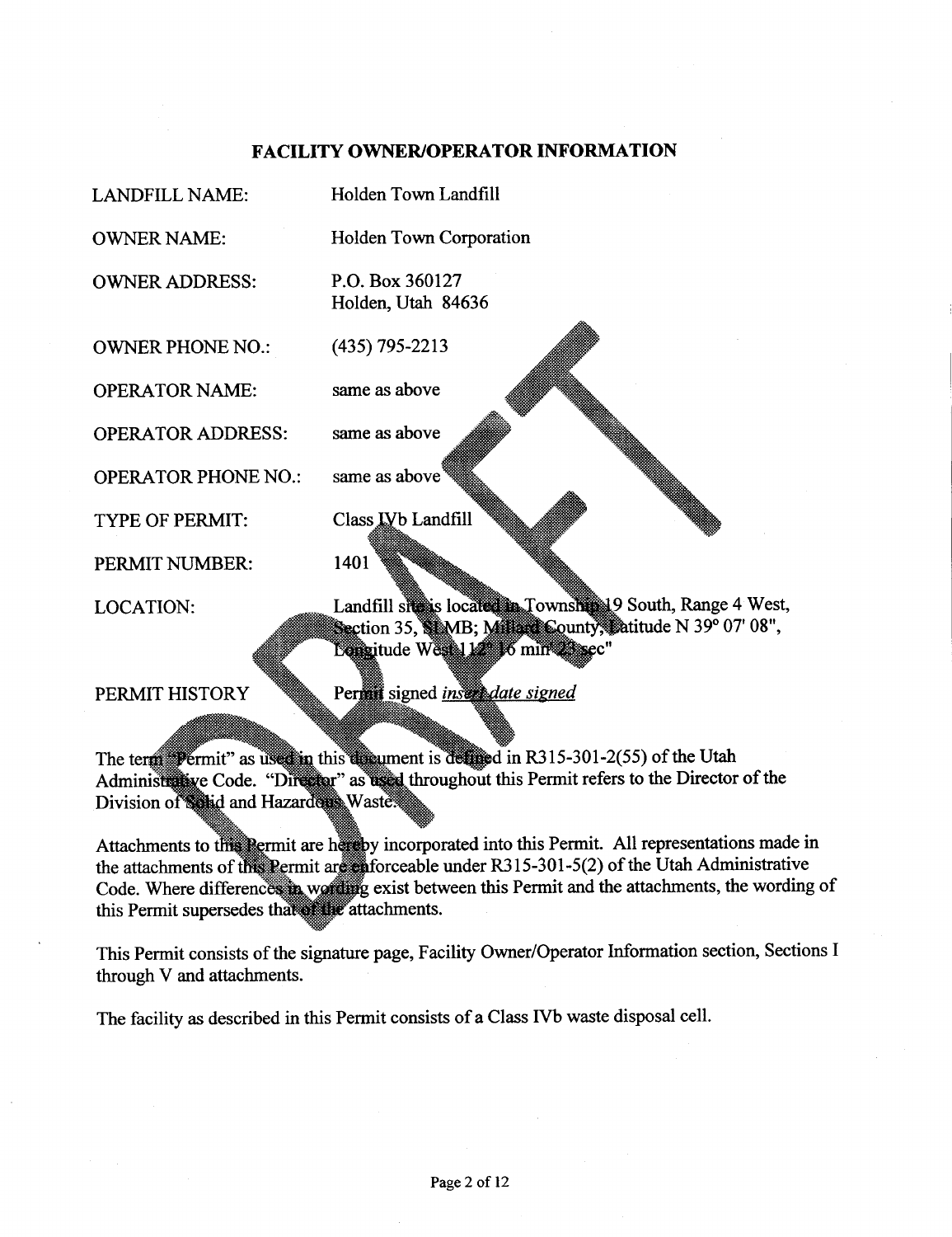Compliance with this Permit does not constitute a defense to actions brought under any other local, state or federal laws. This Permit does not exempt the Permittee from obtaining any other local, state or federal permits or approvals required for operation of the landfill.

The issuance of this Permit does not convey any property rights, other than the rights inherent in this Permit, in either real or personal property or any exclusive privileges other than those inherent in this Permit. This Permit does not authorize any injury to private property or any invasion of personal rights, or any infringement of federal, state or local laws or regulations, including zoning ordinances.

The provisions of this Permit are severable. If any provision **Provision** Permit is held invalid for any reason, the remaining provisions shall remain in full force **All application** of any provision of this Permit to any circumstance is held invalidation to other circumstances shall not be affected.

By this Permit, the Permittee is subject to the formal equations.

## I. GENERAL COMPLIANCE RESPONSIBILITIES

A. General Operation

The Permittee shall operate the landful accordate with all applicable requirements at 15-305 of the Utah inistrative Code that are in effect as of the date of this Permit unless otherwise noted in this Permit. Any permit noncompliance or noncompliance with any applicable portions of Utah Code Ann § 19-6-101 through 12 and applicates portions of R315-301 through 320 of the Utah Administrative Code constructs a vielation of the Permit or applicable statute or rule and is grounds for appropriate enforcement action, permit revocation, modification or derivator a permittanewal application.

**B.** Acceptable Waste

 $1.$ 

Construction waste as defined in R315-301-2(17) of the Utah **Administrative Code;** 

- Yard as defined in R315-301-2(87) of the Utah Administrative Code; 2.
- Inert waste as defined in R315-301-2(37) of the Utah Administrative Code; 3.
- Petroleum contaminated soils as allowed in R3l5-315-8(3) of the Utah Administrative Code; and 4.
- Dead animals as defined in R3l5-315-6 of the Utah Administrative Code. 5.
- C. Prohibited Waste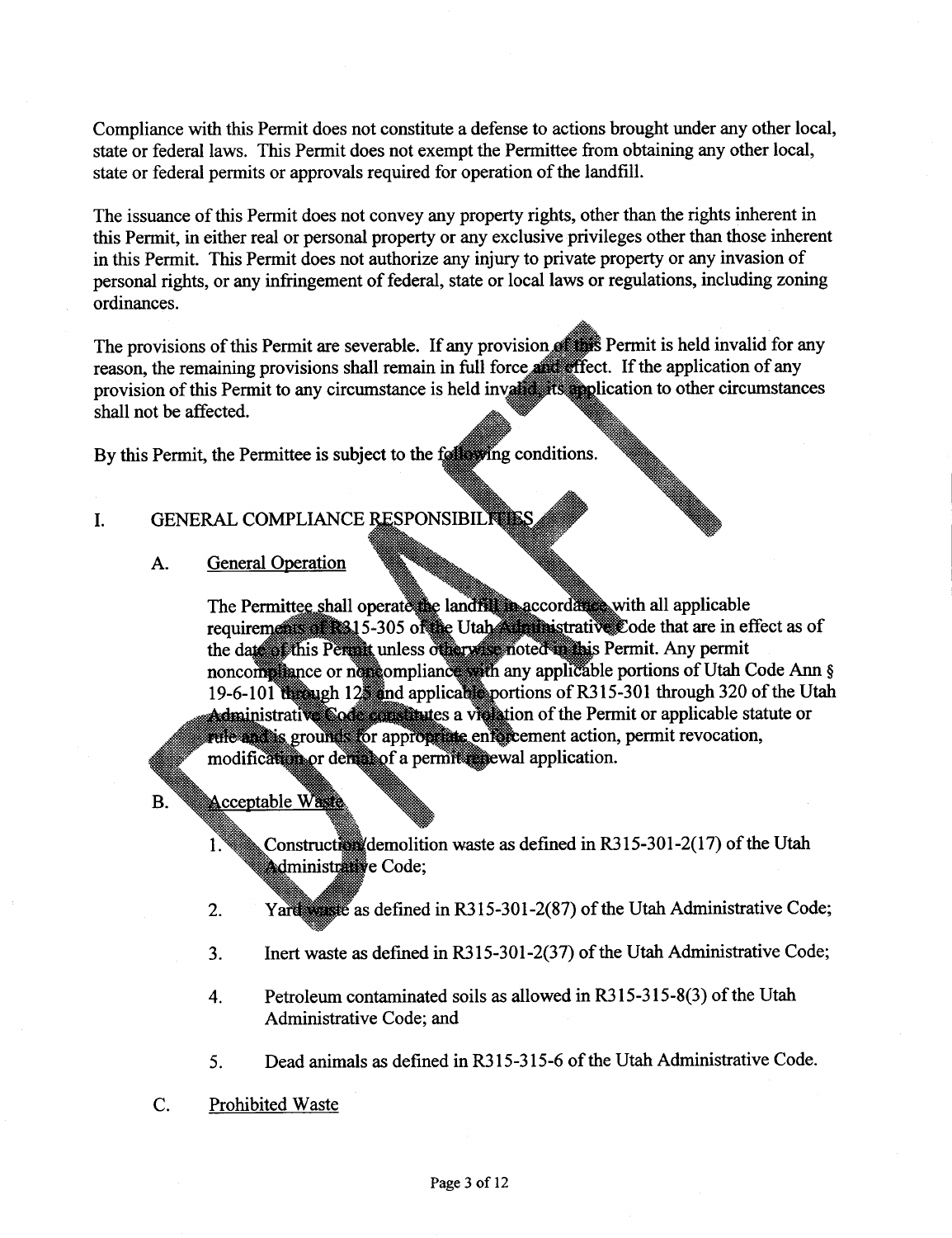- l. Hazardous waste as defined by R3l5-l and R3l5-2 of the Utah Administrative Code;
- 2. PCBs as defined by R3l5-301-2(53) of the Utah Administrative Code, except PCBs specified by R3l5-315-7(2)(a) and (c) of the Utah Administrative Code;
- Household waste, except waste resulting from the abatement, rehabilitation, renovation and remodeling of homes and other residences; J.
- Municipal waste; 4.
- Special waste except as specified in this Permit; 5.
- Regulated asbestos-containing material; 6.
- Industrial waste as defined **1982** 15-301 (25) of the Ullim Administrative Code; 7.
- 8. Commercial was assumed in R31 201-2(14) of the Utah Administrative Code; and
- Contained larger than household state (five gallons) holding any liquid, non- $9<sub>1</sub>$ **or any wasternal containing** free limits or any waste containing free failids in comminers large than five gallons.

Any prohibited was to make the discussion at the facility shall constitute a violation  $\overline{\text{or}}$  Registermit,  $\overline{\text{or}}$  6-101 through 12 and of R315-301 through 320 of the Utah Administrative Code

Inspections and Inspection Access D.

> the Director or his authorized representative or representatives from the Central Utah Public Health Department to enter at reasonable times and:

- Inspect the landfill or other premises, practices or operations regulated or 1. required under the terms and conditions of this Permit or R3l5-301 through 320 of the Utah Administrative Code;
- 2. Have access to and copy any records required to be kept under the terms and conditions of this Permit or R3l5-301 through 320 of the Utah Administrative Code: